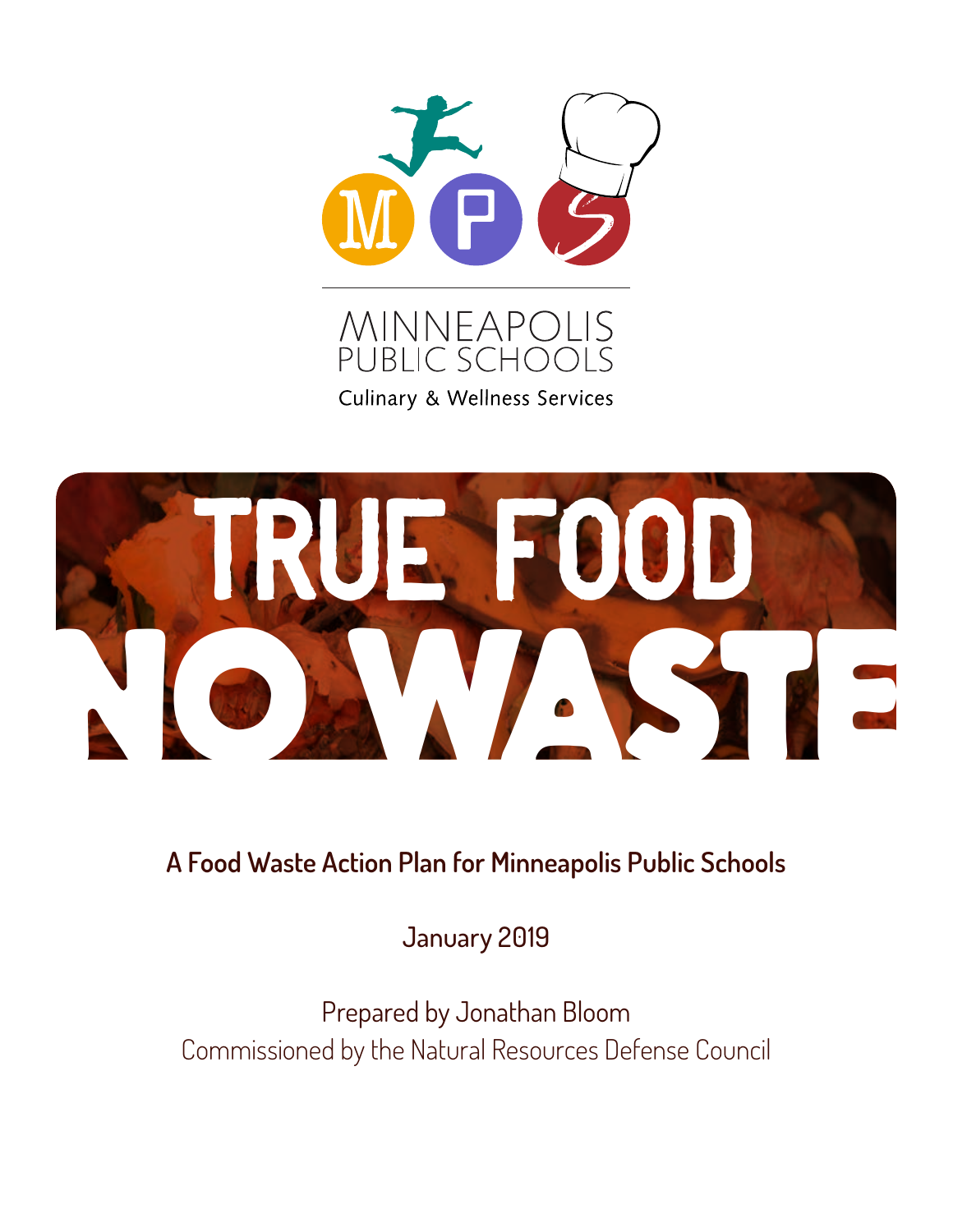# MPS FOOD SERVICE AT A GLANCE

Serves an average of **40,000** meals per day across **70** locations

Serves a district population of **34,570** MPS students, of whom

**22,350** qualify for free and reduced lunch.

Cooks on-site at **33** of **70** MPS schools.

Serves **FREE** breakfast for all students.

Provides no-cost meals and snacks to children in more than **75** after-school programs at schools and community sites throughout the city.

Provides food without high fructose corn syrup, trans fats, artificial colors or preservatives under their "**TRUE FOOD**" program.

Regularly offers food from small, sustainably-oriented farmers in the region and features a locally sourced lunch once per month.

Works with area chefs to develop recipes and engage students.

Conducts taste tests with more than **20,000** elementary and middle school students three times per year.

Provides a daily fresh fruit or vegetable snack in more than **700** elementary classrooms.

Offers self-service food from **67** "Market Cart" salad bars.

Features Offer versus Serve, a provision in the National School Lunch Program and School Breakfast Program that allows students to decline some of the food offered.

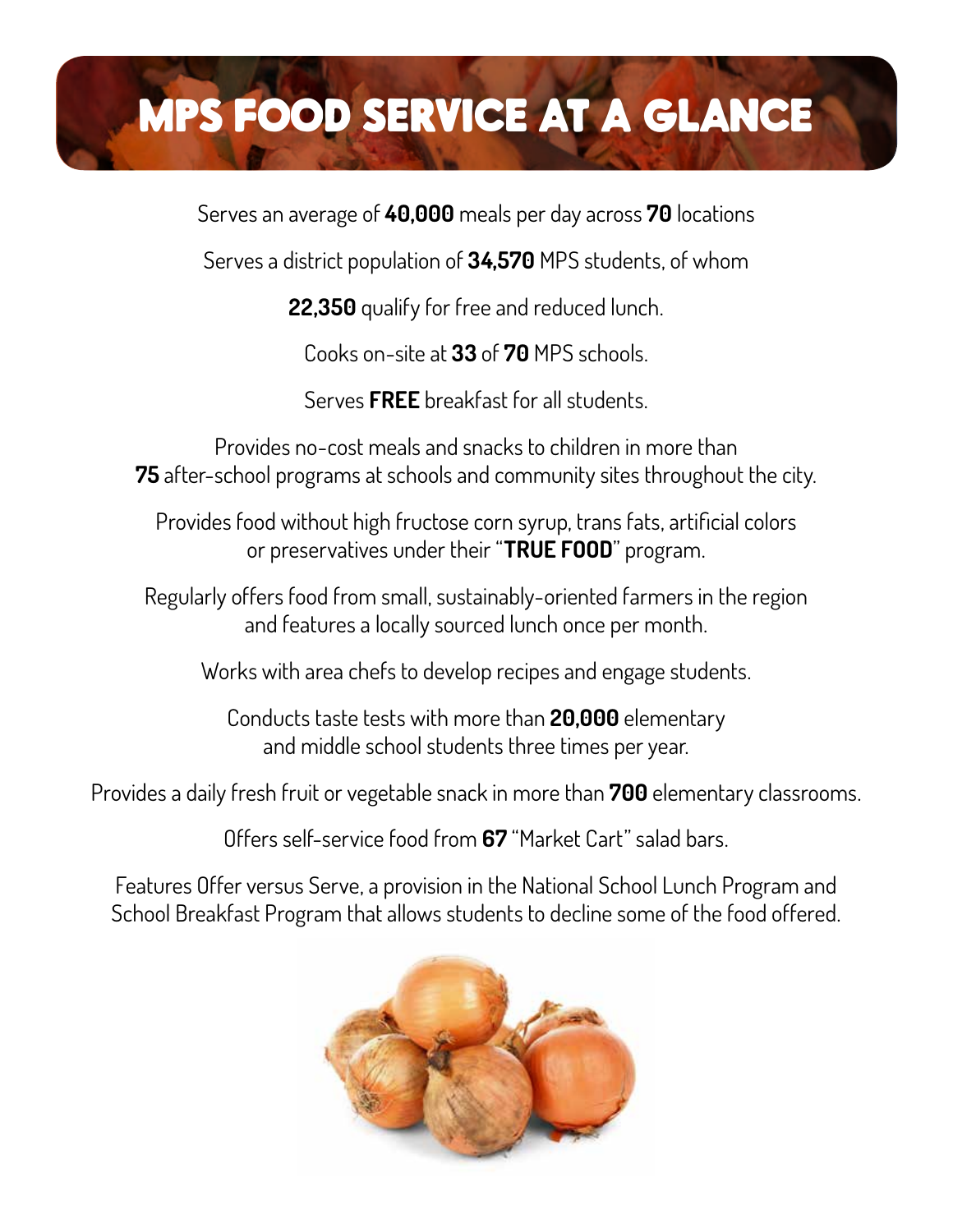# FOOD WASTE ACTION PLAN FOR MINNEAPOLIS PUBLIC SCHOOLS

# **Table of Contents**

- A. Introduction
- B. MPS' Current Food Waste Reduction Practices
- C. Observations
- D. Implementation Plan

### **Year 1**

 Setting the Stage Prevention of Wasted Food Redistribution of Food Surpluses Recycling of Food Scraps

### **Year 2**

 Prevention of Wasted Food Redistribution of Food Surpluses Recycling of Food Scraps

### **Year 3**

 Prevention of Wasted Food Redistribution of Food Surpluses Recycling of Food Scraps

# **Appendices**

- A. Data Gathering
- B. Resources

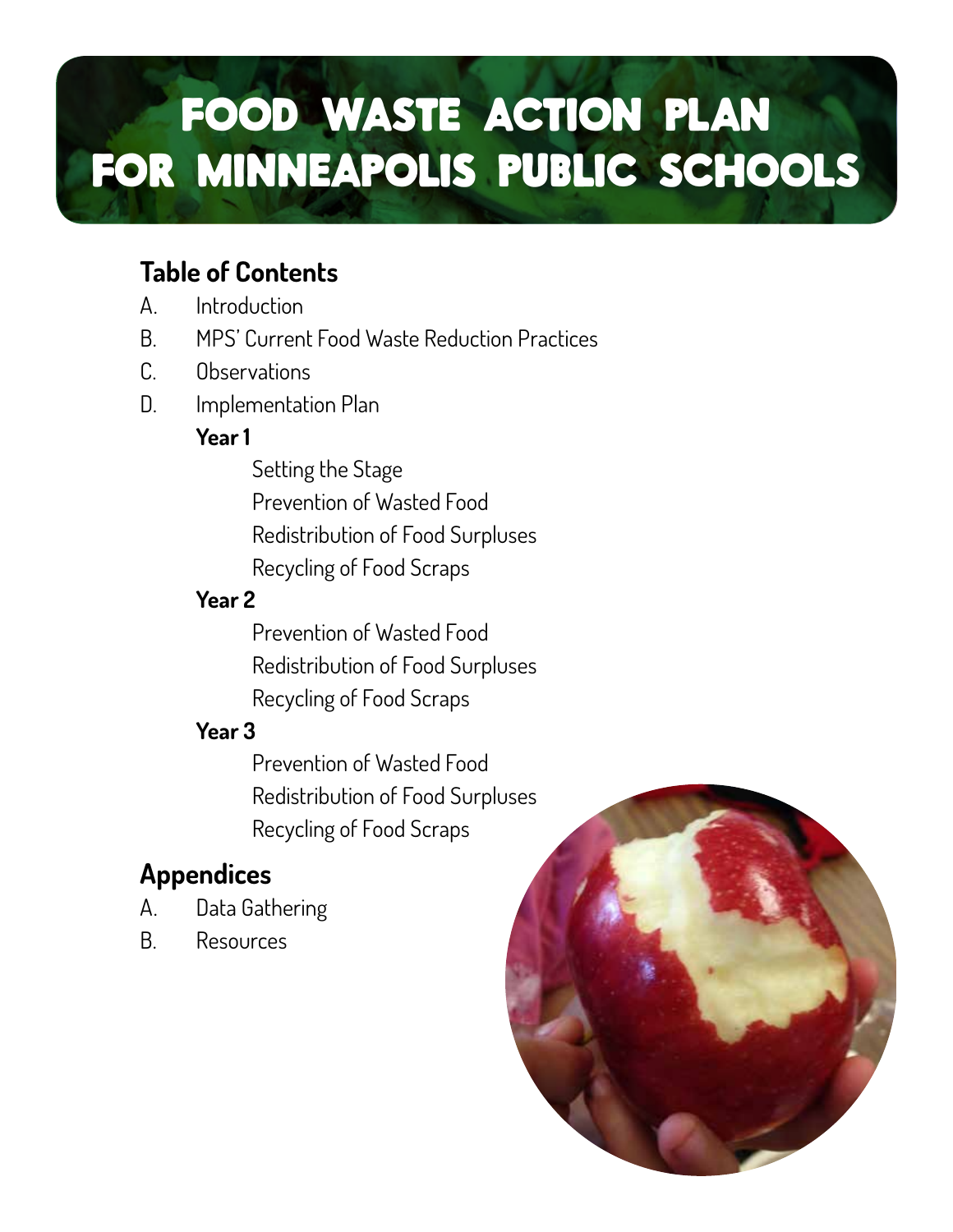# A. INTRODUCTION

In the last five years, Minneapolis Public Schools (MPS) has revolutionized its food service operations. Having operated through a centralized kitchen that sent packaged food to schools for re-heating since the 1970s, MPS Culinary and Wellness Services has shifted aggressively toward on-site cooking at many of its schools. This has included major kitchen renovations at 33 of the district's 70 school sites.

By embracing on-site cooking, the district has greatly reduced the number of school meal items that are wrapped in plastic and introduced many healthier, freshly-prepared foods. In addition to improving food quality, this shift toward on-site food prep has catalyzed growth in meal program participation, with revenue increasing 49 percent from 2011 to 2018.1 MPS now plans to have on-site cooking at all MPS schools by 2025.

MPS Culinary and Wellness Services has also been taking steps to minimize the amount of food that goes unused. That has included efforts both in its back-of-house operations (such as its central warehouse, central commissary, and school kitchens) and front-of-house losses from student trays, serving lines, and salad bars.

The district was recently awarded a \$50,000 Hennepin County School Recycling Grant that began in September 2018. It also has a Minnesota GreenCorps member starting in October 2018 to expand recycling and composting at 10 schools and create a student-focused food waste prevention campaign. This makes it an opportune time for MPS to identify high priority strategies for additional food waste reduction and plan upcoming efforts. This plan was funded by the Natural Resources Defense Council and developed in collaboration with the Minneapolis Public Schools. JoAnne Berkenkamp at NRDC would like to thank MPS Culinary and Wellness Services staff for their creativity and commitment to food waste reduction, as well as Jonathan Bloom for his consulting services in crafting this plan.

### **Why reduce food waste?**

Wasted food has significant ethical, environmental, and economic implications. As much as 40 percent of the U.S. food supply goes uneaten every year.<sup>2</sup> At the same time, about one of eight US households are food insecure.<sup>3</sup> Food insecurity affects one of 11 people in both Minnesota as a whole and in Hennepin County.<sup>4</sup>

Environmentally, wasted food generates greenhouse gas emissions at each stage of the food system from farm to fork to landfill. About 21 percent of agricultural water, 18 percent of pesticides, and 19 percent of fertilizers are used to grow food that goes uneaten.<sup>5</sup> Approximately 20 percent of U.S. cropland is used to grow food that isn't consumed.<sup>6</sup>

<sup>1</sup> Revenue for fiscal year 2011 was \$14,659,158. Revenue grew to \$21,885,637 for fiscal year 2018.

<sup>2</sup> Hall, Kevin, et al, The Progressive Increase of Food Waste in America and its Environmental Impact, 2009. https://journals.plos.org/plosone/article?id=10.1371/journal.pone.0007940

<sup>3</sup> USDA, Household Food Security in the United States 2017, https://www.ers.usda.gov/publications/pubdetails/?pubid=90022

<sup>4</sup> Feeding America, Hunger in Minnesota, http://www.feedingamerica.org/hunger-in-america/minnesota/

<sup>5</sup> NRDC, Wasted, 2017, https://www.nrdc.org/resources/wasted-how-america-losing-40-percent-its-food-farmfork-landfill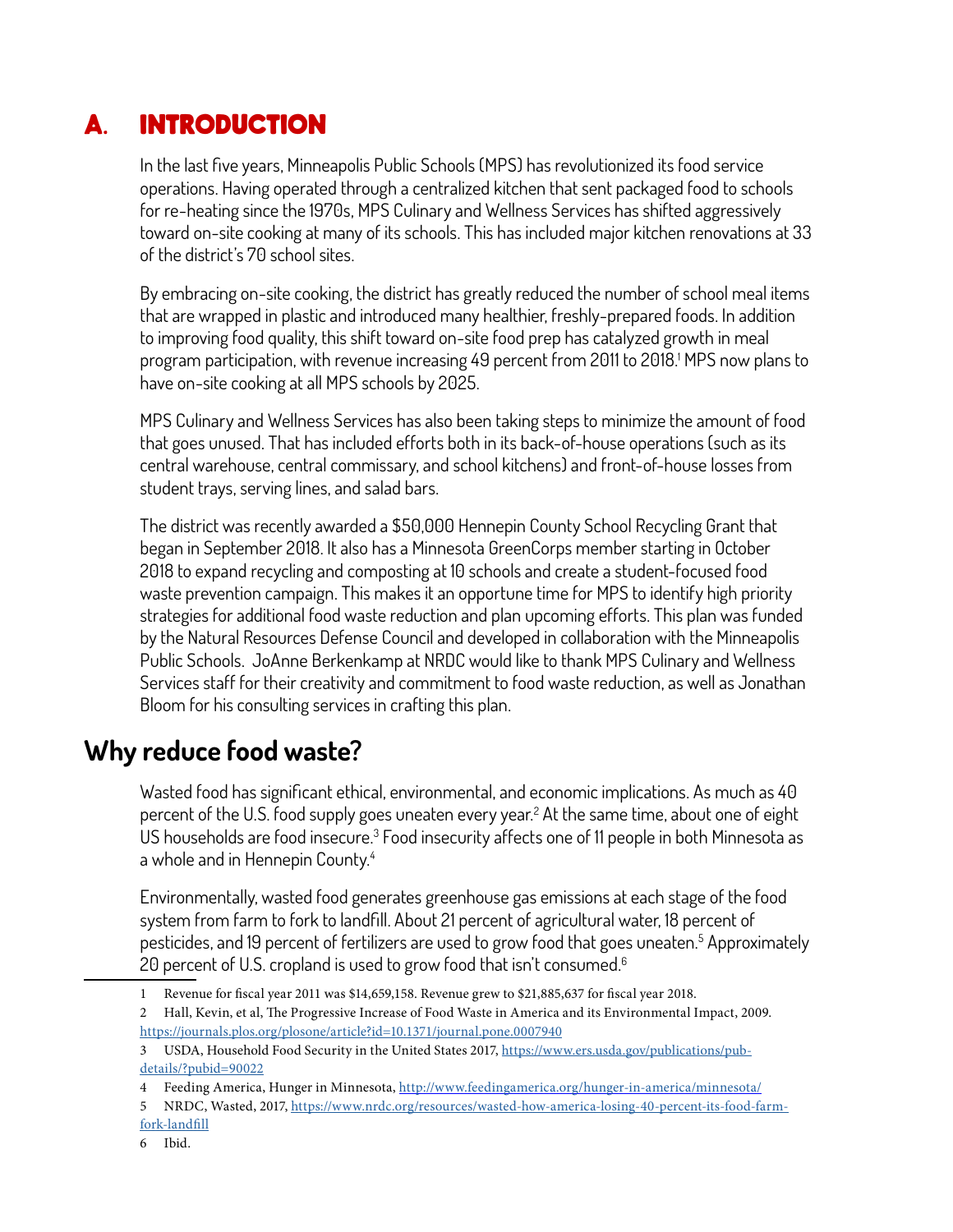Economically, an estimated \$218 billion is lost annually in the U.S. on food that goes uneaten.7 At the level of individual school districts, food waste reduction offers the opportunity to optimize use of food purchasing dollars and reduce the cost of food disposal.

For all of the above reasons, sensitizing kids to avoid waste is a vital part of their food education. Schools are well positioned to communicate that message as school cafeterias and school gardens can foster lifelong food habits among students. Just as MPS' Culinary team is expanding students' exposure to fresh, healthy foods, they can also engage students in valuing their food and reducing waste, while minimizing food losses in foodservice operations.

# **MPS' efforts to develop this plan**

MPS Culinary and Wellness Services' commitment to developing and implementing this Food Waste Action Plan comes at a time when wasted food is gaining unprecedented attention nationally as municipalities, businesses, and consumers commit to cut their waste. The design of this plan is rooted in the Food Recovery Hierarchy, a tool developed by the U.S. Environmental Protection Agency for prioritizing efforts to reduce food waste.



As shown in the diagram, efforts to prevent food from going to waste in the first place (e.g. "source reduction" or "prevention") are the most beneficial. With food waste prevention, the potential for cost savings and environmental benefits are both maximized. The next best outcome is to redistribute surplus food to people in need. After that, the preferred steps are to use remaining food scraps to feed livestock or compost it. The least attractive strategy from an environmental standpoint is to landfill or incinerate wasted food. In the U.S., approximately 95 percent of wasted food is landfilled or incinerated.8

<sup>7</sup> ReFED, https://www.refed.com/?sort=economic-value-per-ton

<sup>8</sup> EPA, Advancing Sustainable Materials Management: 2015 Fact Sheet, https://www.epa.gov/sites/ production/files/2018-07/documents/2015\_smm\_msw\_factsheet\_07242018\_fnl\_508\_002.pdf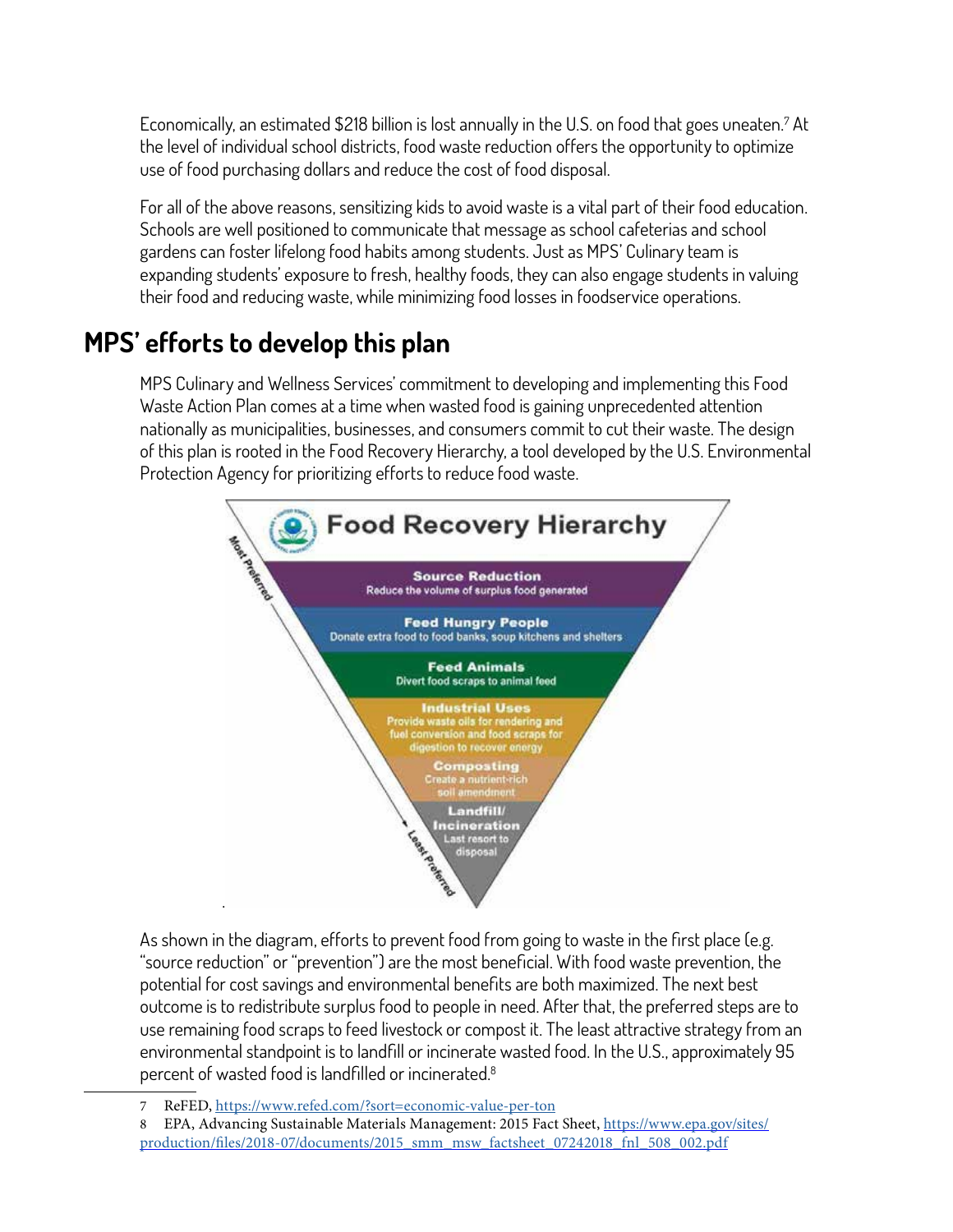The MPS Food Waste Reduction Plan follows that same hierarchy. In order of importance, it addresses food waste prevention, redistribution of appropriate surplus foods to those in need, and then recycling of remaining food scraps over the coming three years.

The plan aims to position MPS for decisive action to reduce wasted food, building on MPS' strong foundation of innovation and commitment to quality nutrition services. While there's no panacea for reducing wasted food, there are many important steps MPS can take. Progress under this plan will make MPS an even healthier school system—ethically, environmentally, and economically.

# B. MPS' CURRENT FOOD WASTE REDUCTION PRACTICES

As it embarks on this Food Waste Action Plan, MPS' Culinary and Wellness Services department has a solid base to build from, having already instituted a number of strategies to reduce wasted food. Current practices include:

- Preventing food waste at MPS' Culinary Center through detailed inventory management for purchased foods and careful planning to avoid overproduction.
- Maximizing student food choices through salad bars called "Market Carts." These enable students to choose the type and amount of food items they want.
- Encouraging enough time to eat lunch. MPS policy now affords primary school students 50 minutes for lunch and recess combined (up from 30 minutes previously). Secondary students have at least 30 minutes for lunch.
- MPS Wellness policy suggests scheduling recess before lunch, a widely recognized best practice. In 2007, seven percent of schools held recess before lunch. By 2015, 66 percent of schools scheduled recess before lunch.
- Incorporating locally grown imperfect produce in the Farm to School program to reduce losses of fruits and vegetables on local farms.
- Implementing bulk milk service. In the summer of 2018, MPS began to pilot a system that allows students to take the amount of milk that they want. That strategy will be implemented at five schools in the 2018-2019 school year and could assist in curtailing milk waste.
- Conducting "True Food" taste tests three times per year to gather student input on potential new meal options. This helps MPS provide foods that suit student taste preferences and provides a platform for student engagement.
- Employing Share Tables at the majority of elementary schools, enabling the exchange of unwanted whole fruits and wrapped foods.
- Re-serving food that goes unclaimed on the Share Table at a subsequent meal period.
- Composting food scraps from 35 of 70 schools. At participating schools, students separate uneaten food from other material on their trays at the end of the meal, enabling food scraps to be collected and composted rather than incinerated. At some schools, standardized waste-sorting tables have been installed to facilitate separation of waste into compost, recycling, and trash.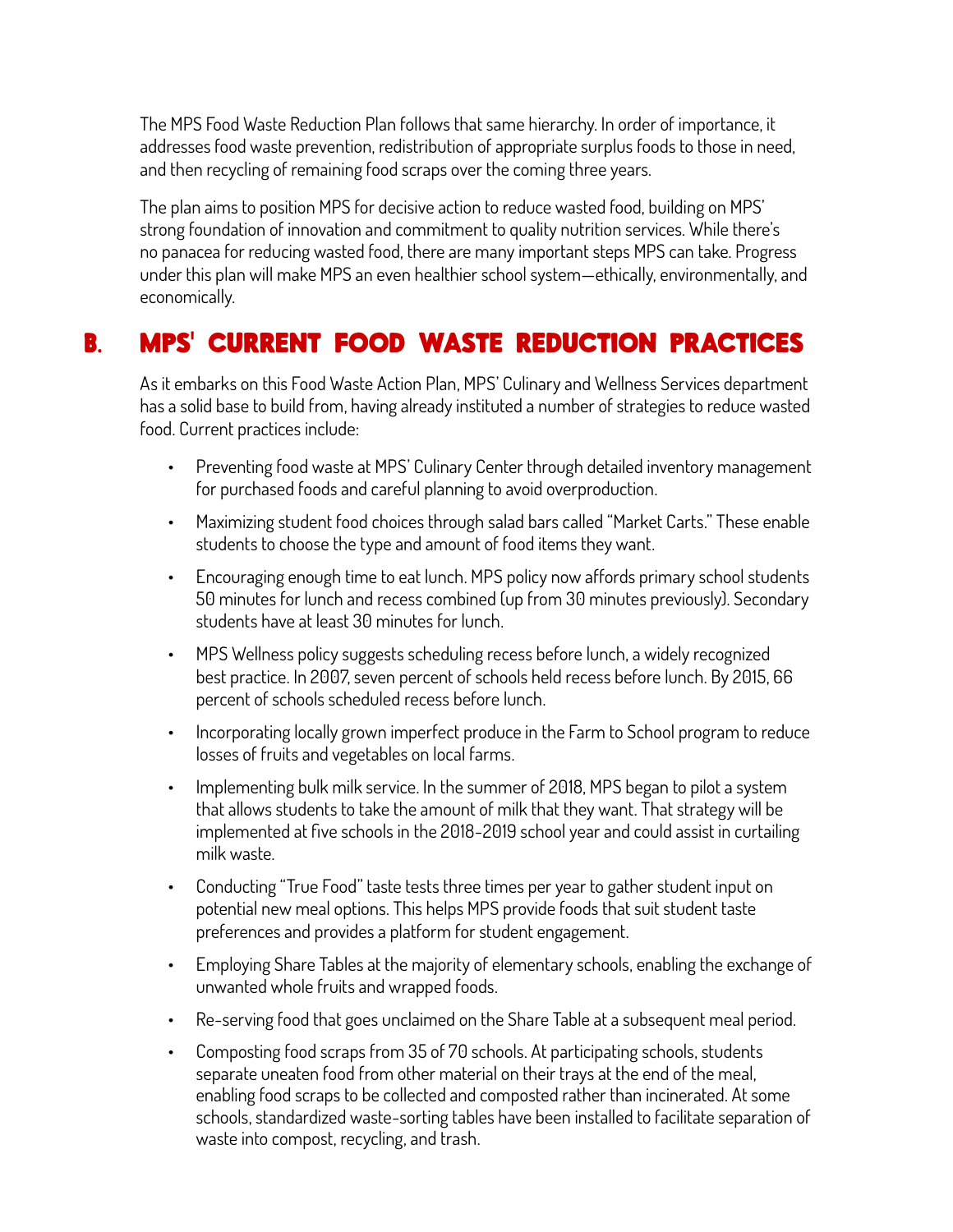# C. OBSERVATIONS

To inform this action plan's development, the consultant interviewed 15 MPS staff from Culinary and Wellness Services, cafeteria supervisors, custodial staff, teachers, and parent volunteers; observed breakfast, lunch, and dinner service at two elementary schools, one middle school, and one high school; and measured food thrown away by students during five meal services. Key observations include the following:

- **• Culinary staff can play a positive role in encouraging kids to eat their food rather than let it go to waste.** Staff who know students' names and tastes can help students select foods that they prefer and are more likely to eat. Thereafter, cafeteria staff can encourage students to eat their food through gentle reminders. During our observations, this was most noticeably achieved at Lyndale School, where staff engaged with students by circulating with water pitchers, refilling their cups and reminding them to eat.
- **• Food cooked on site is generally deemed to be more appealing to students and is wasted less**, according to Culinary and lunchroom staff. That bodes well for the future, as all MPS schools are slated to have on-site cooking by 2025. At the same time, minimizing waste may be more challenging at schools without on-site kitchens in the intervening years.
- **• Milk is a major area for improvement.** We observed students discarding significant quantities of milk. MPS is now working to address the common misconception that a carton of milk must be taken with every meal in order for it to be reimbursable under the National School Lunch Program. More messaging is needed here, as we observed some teachers, in an effort to expedite service, handing milk cartons to every student receiving lunch. Some schools had signs advising students to take milk only if they wanted to drink it, but those signs can be easily missed. Establishing water stations in cafeterias has helped reduce milk waste and should lead to further reductions as water stations are installed in more schools in the near future.
- **• More food appears to be wasted at lunch than breakfast, on a per-meal basis.** At the two elementary schools where "weigh the waste" activities were conducted as a part of this plan's development, the lunch waste per meal was roughly triple that of breakfast. Further observation is needed to determine why and to assess what kinds of food are wasted most. (See Appendix A for more detail.)

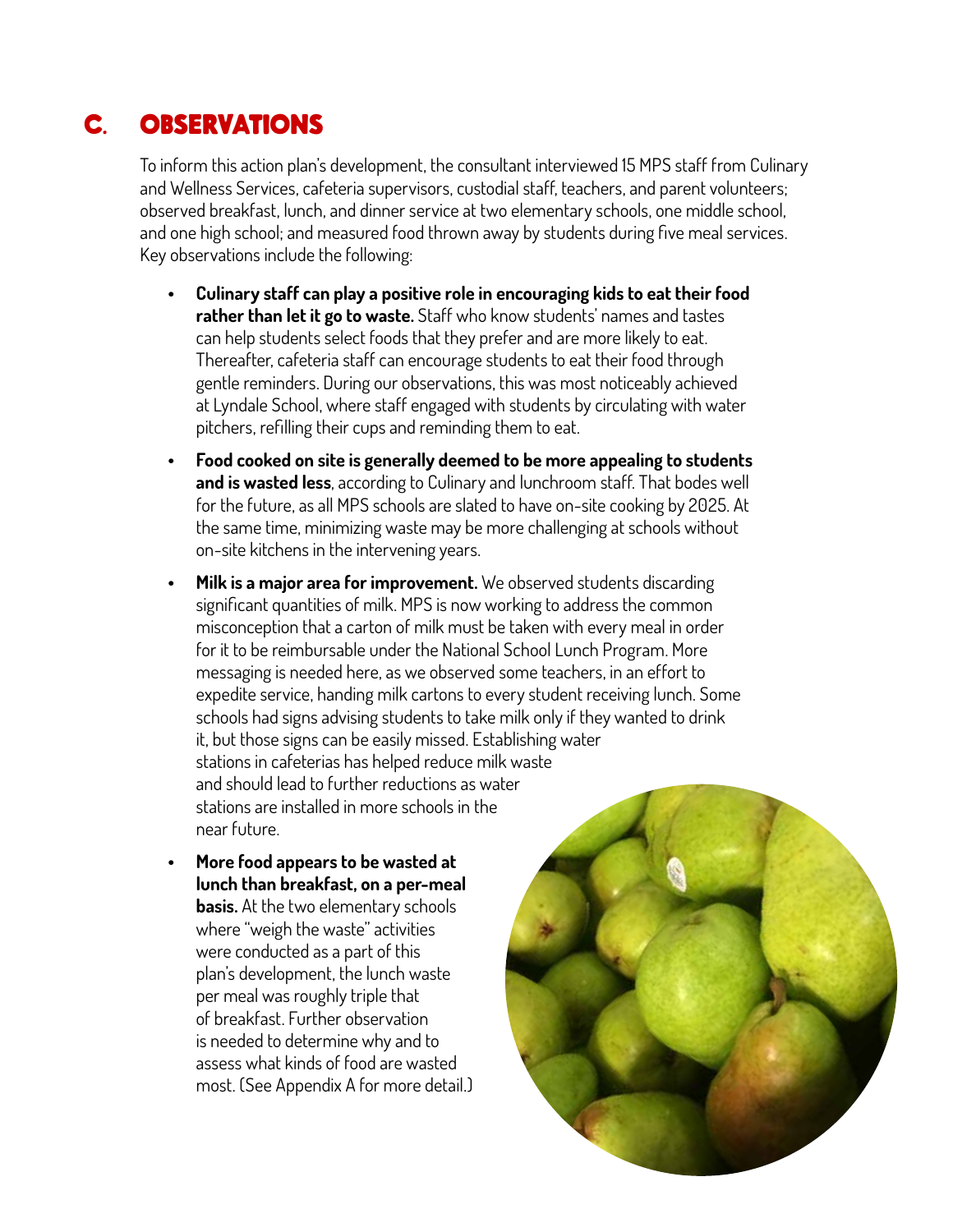In addition, we also observed the following:

**• The importance of menu selection:** During our cafeteria visits, we asked many people the same question— "How can we reduce how much food goes to waste?" The near-universal answer was "Serve food that kids like." To some responders that may mean less healthy options that are inconsistent with MPS' commitment to provide fresher, healthier choices. Yet, the universality of the comment communicated the sheer importance of menu selection. Finding menu items that are both popular and healthy at multiple grade levels is not easy, although MPS now serves many such items and will continue to seek more.



- **• Engaging students:** Getting students invested in avoiding wasted food is key. Schools that had found ways to communicate about waste prevention and empower students with more choice had less food waste.
- **Cafeteria environment:** Creating a positive eating environment is also important. While we observed that some students had plenty of time to eat their meal we know that adequate meal times is not consistent across all students' meal experiences. As with most school cafeterias, the noise and youthful energy at MPS cafeterias are palpable. At one school visited —Windom School— the teachers dimmed the lights and requested quiet during the last five minutes of each lunch period to refocus students' attention on finishing their meal. That kind of deliberate attention to cafeteria culture and atmosphere can be very instrumental in minimizing wasted food.
- **• The benefits of choice:** We observed that MPS students have many choices when it comes to the food they select, mainly through the Market Cart salad bar and two main course options. We noticed that many students enjoy designing their own meals. When students had enticing options at the Market Cart including, in some schools, being able to create an entire reimbursable meal from the Cart—they were more likely to leave little food behind.
- At times, though, the opportunity to choose can create bottlenecks in the cafeteria and we observed students being rushed to make their selections. And occasionally, to expedite lines, staff members served younger students from the Market Cart, reducing the sense of agency that students feel when choosing the amount and types of food to take. Similarly, when students were told they must take an item, it was more likely to be discarded. With prepacked meals, especially dinner service, we noticed that students may have to take a bundle of pre-packaged food to get one desired item.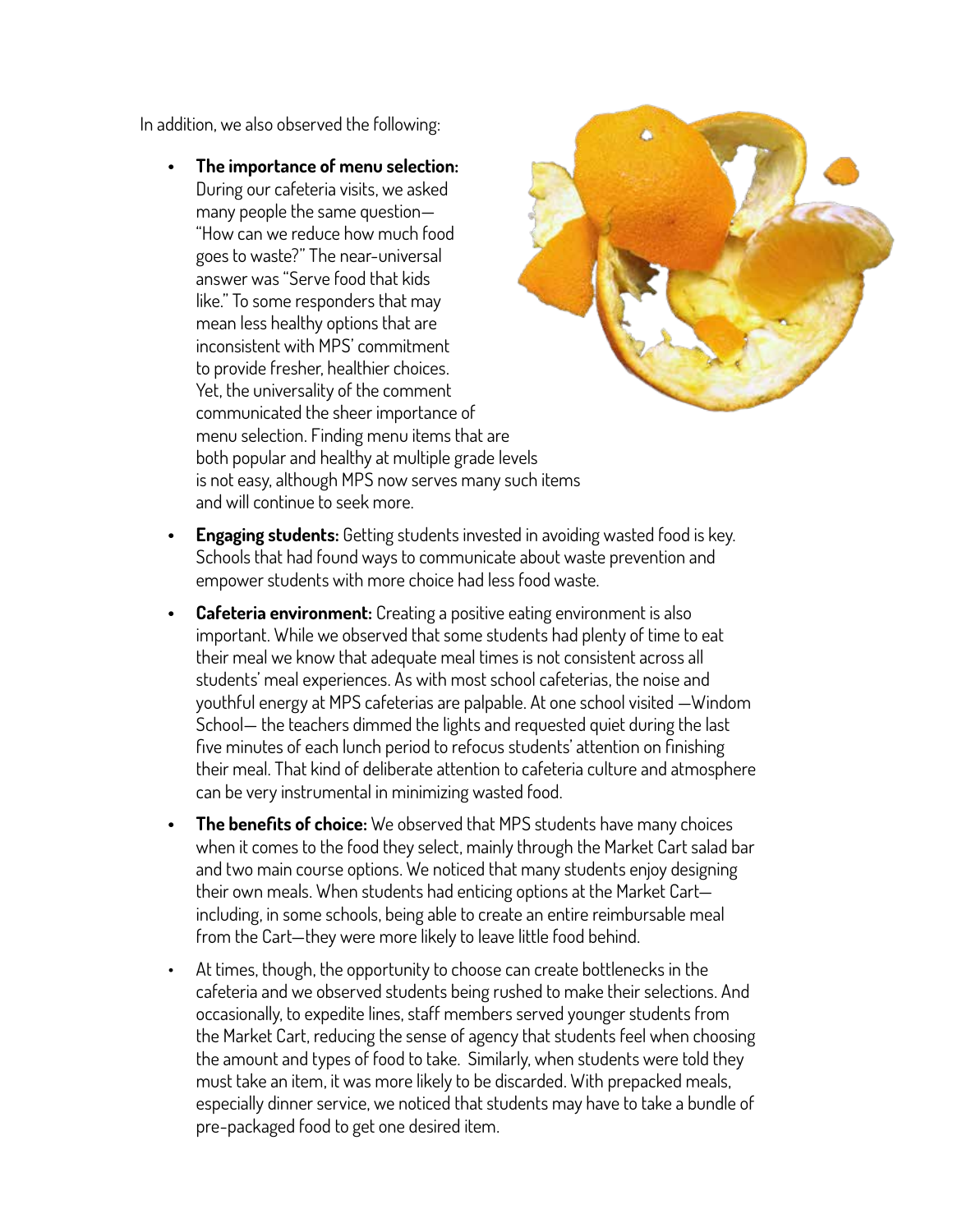- **• More opportunities for Share Tables:** When students don't open certain prepackaged foods, they can leave them behind on Share Tables for others to take. We observed that the location of Share Tables within cafeterias varied greatly, as did their effectiveness. Overall, when Share Tables were clearly marked and along students' path from lunch service to where they eat they served as useful receptacles for share-able food. Leveraging Share Tables to their full potential should be a key component of MPS' plan because they can improve nutritional intake for students taking the shared items while reducing waste of fresh fruit, milk, and other healthy items.
- **• Placing breakfast food at the edge of the Market Cart** helps younger kids adequately see their food choices and, hence, take food that they want to eat.

### **Drivers of Waste**

MPS' Food Waste Action Plan aims to address conditions that lead to good food going to waste. Key drivers include the following:

- Requirements that students take certain foods they may not want in order to meet the definition of a reimbursable meal under the National School Lunch Program. Ramped up efforts to avoid providing milk to students who don't want it should help.
- Fruit served whole (like uncut apples and oranges) can be difficult to eat or too much food for smaller children. Peels provide a barrier to eating, and round fruits can be temptations for tossing.
- Share Tables not being optimized. Share Tables at some schools are not located centrally or close to the cafeteria service lines. Additionally, the physical makeup and signage for Share Tables could be standardized to increase effectiveness.
- Some cafeterias having significant back-ups at the Market Carts. This can adversely affect the time students have available to eat.
- In some schools, culinary and school staff not being engaged with students, missing an opportunity to encourage students to select and then eat foods that they enjoy.
- Some cafeterias having high noise levels, making them a less pleasant place for students. This may prompt them to leave as soon as possible, without finishing their meal, especially in schools where students can leave the cafeteria when they've finished eating.
- Custodial staff not being present during lunchtime in some schools, leading to a messier, less pleasant eating environment that may also contribute to students rushing through their meal.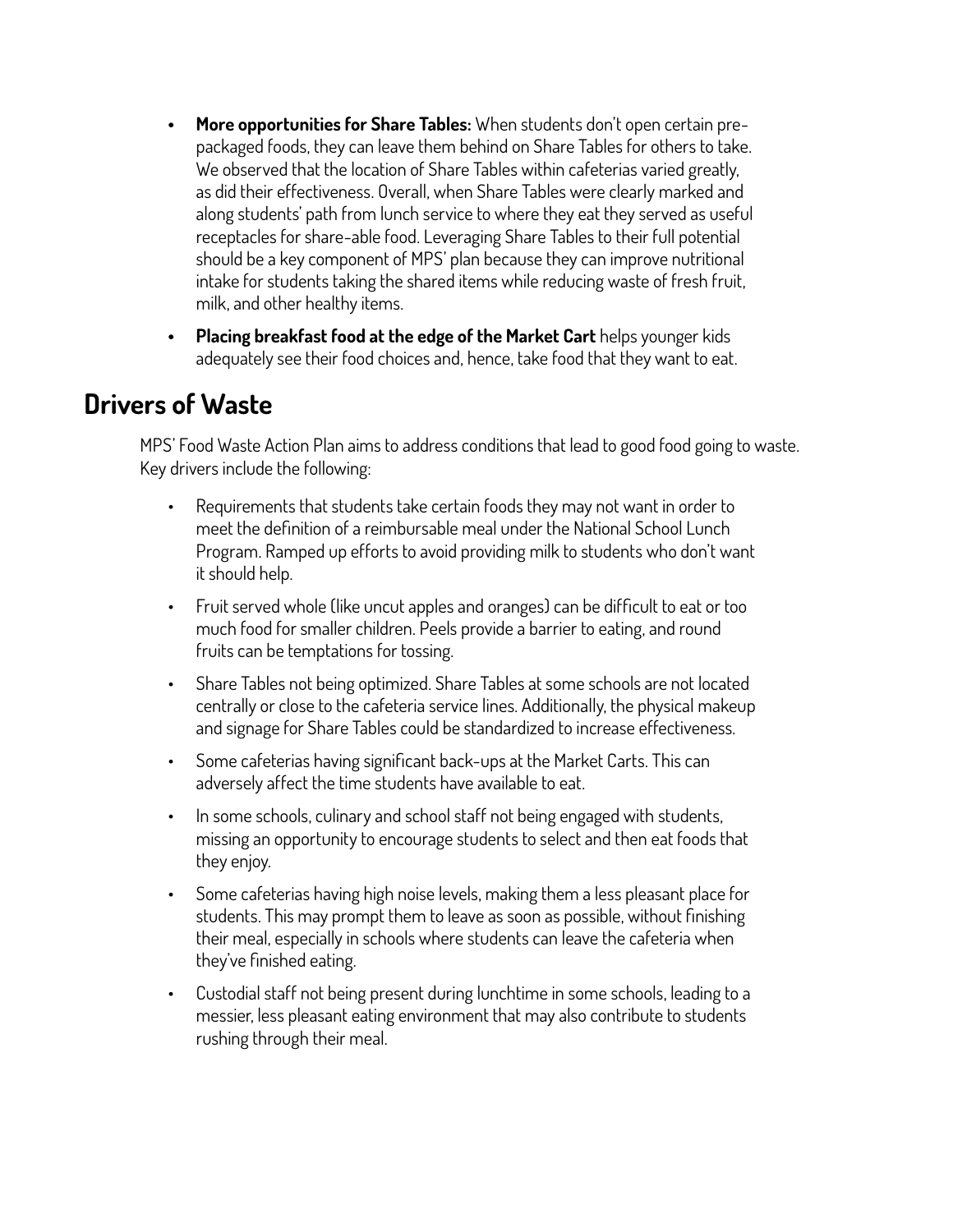## D. THREE YEAR ACTION PLAN

Below we outline a three-year plan for MPS to further reduce the amount of food that goes to waste. The plan begins with a "Setting the Stage" component to lay the foundation for action. For each of the coming three years, actions are recommended for preventing food from going to waste, ensuring that any surplus foods are re-directed to people in need, and recycling food scraps through composting or other means.



### **Year 1**

# **Setting the Stage**

1.1 - Gain support from MPS senior district leadership for this Food Waste Action Plan.

1.2 - Develop an internal communication strategy to enlist principals' support and foster coordination between school staff, administrators, and culinary staff. This should include identification of school-level champions who will support implementation of this Food Waste Action Plan.

1.3 - Provide additional training to school culinary staff on food waste reduction issues including:

- The social, environmental, and financial impacts of wasted food.
- Orientation to this Action Plan and goals/expectations for implementation.
- An overview and brainstorming of practical strategies that culinary staff can use to reduce food waste in their school through food waste prevention, food donation / Share Tables, and food scrap recycling. This staff input should inform the Menu of Options discussed below.
- Correct portion sizing and the importance of not over-serving.
- Identification of age-appropriate cut sizes for fruits and vegetables.
- Messaging that staff can use to explain the National School Lunch Program requirements to teachers, cafeteria volunteers, and others, particularly that students do not need to take milk for the meal to be reimbursable.

1.4 - Determine the feasibility of measuring or estimating post-consumer food waste (i.e. from students' trays and Market Carts) and pre-consumer (kitchen) waste in schools. Develop a baseline estimate of current MPS food waste from which progress can be tracked over time. Explore how data from MPS' composting hauler can inform estimates of current food waste generation and reductions over time.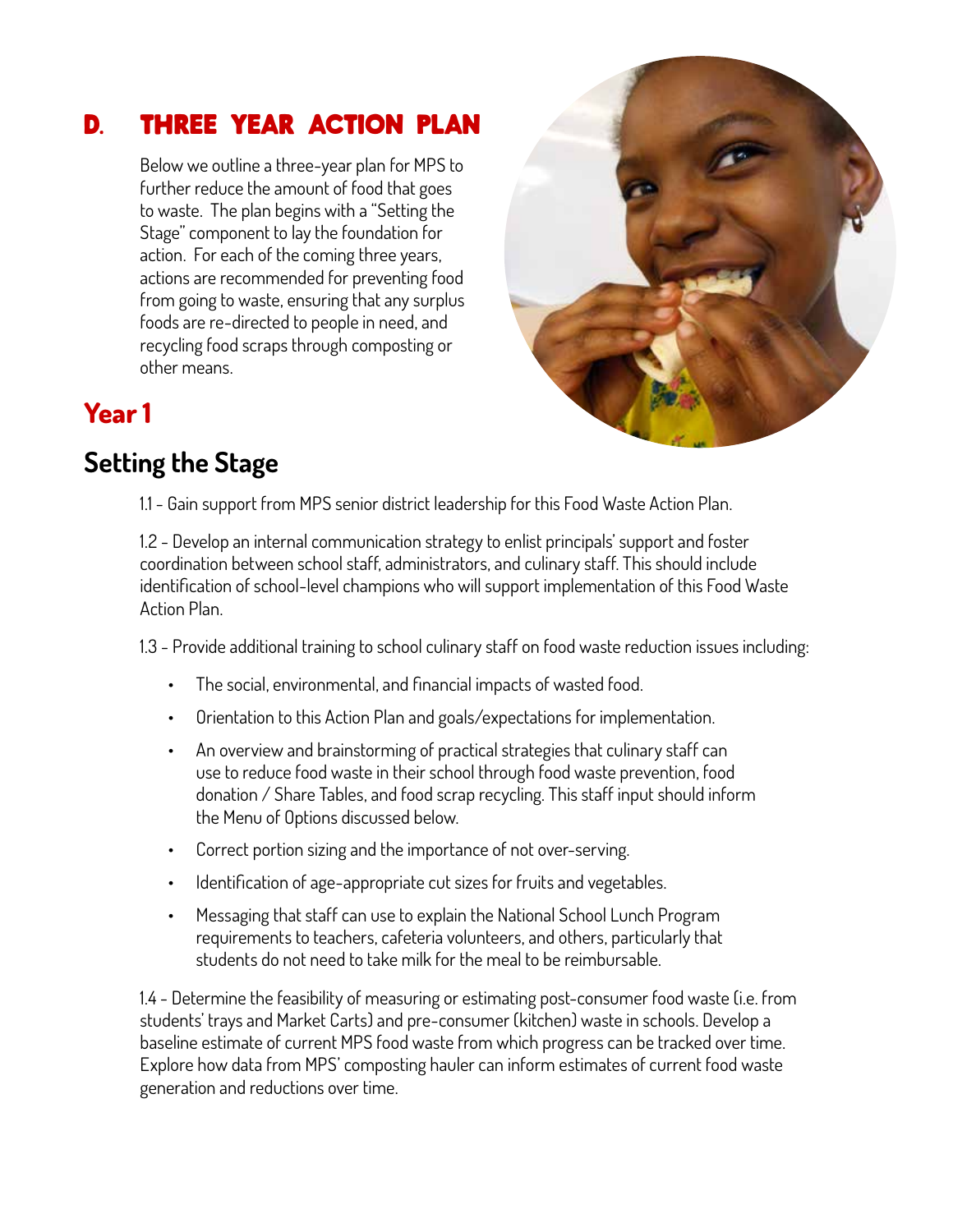1.5 - Hone and commit to a set of one-year food waste goals for the adoption and expansion of waste-reducing practices, with assistance from the GreenCorps Member. Recommended oneyear goals include:

- Provide food waste training to all Culinary Staff members.
- Develop a "Menu of Options" for school level action (discussed below)
- Institute Share Tables at five additional schools.
- Establish best practices for providing food samples on the serving line and implement at all schools.
- Conduct taste tests for four new menu items at five schools, aligning with the introduction of new Farm to School menu items where feasible.
- Track sales of milk to monitor how sales change in relation to staff training on milk not being mandatory and the introduction of water stations.
- Identify a composting champion at ten schools to oversee food scrap sorting as part of the Hennepin County recycling grant.

1.6 - Develop a "Menu of Options" and related resources for staff highlighting food wastereducing practices to be adopted at the school level. This suite of best practices should provide easy-to-use guidance on steps staff can take to foster less food waste. Because every school is unique, schools should select at least two options of their choosing for implementation during the first year this plan is adopted. While this list is not intended to be exhaustive, the Menu of Options should include strategies such as:

- Installation of cafeteria signage to help students align the food that they take with what they actually want to eat.
- Expanding student choice in meal selection, where possible.
- Optimizing Share Table location, signage, and practices.
- Adoption of best practices for the cafeteria environment, including the practice of dimming the lights at the end of meals, where appropriate.
- Installation of sorting tables so that food scraps may be composted.

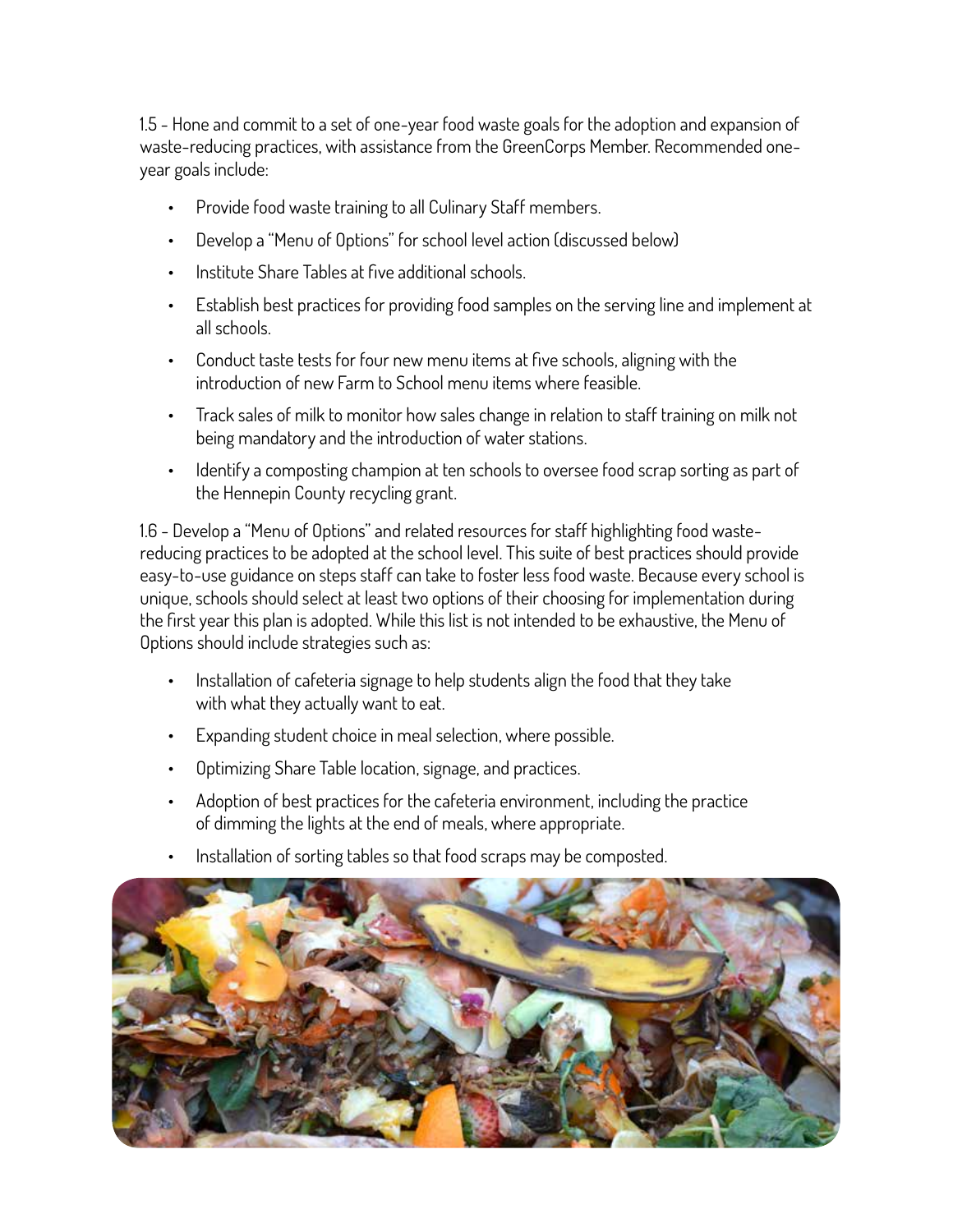### **Prevention of Wasted Food**

1.7 - Deploy a student-oriented communications campaign to engage and empower students in keeping food from going to waste. This could include an array of communication tools as well as challenges and/or contests, such as weigh-the-waste competitions between schools or grades within a school for the lowest amount of food waste per pupil. The Resource appendix to this Plan provides helpful tools and examples of existing campaigns that could potentially be deployed by MPS.

1.8 - Develop the framework for a new district-wide student committee on food waste prevention. Such a student group could brainstorm strategies for preventing waste, provide a sounding board for potential changes, and increase student buy-in.

1.9 - For Market Cart service, use shallow pans to limit amounts wasted during the meal period, where feasible. This can help keep food from being weighed down and damaged, discourages over-production, and minimizes wasted food when students scoop through a larger amount of food. With the youngest elementary grades, move food to the edge of the Market Carts so that shorter students can adequately see the food choices available to them.

### **Redistribution of Food Surpluses**

#### **Expand and optimize school Share Tables**

1.10 - Standardize the appearance of Share Tables at schools that have them to increase their impact and visibility. As part of the Menu of Options provided to schools, include guidance on Share Table design and location within the cafeteria. Schools should be encouraged to locate tables as centrally and prominently as circumstances allow so that it is easy for students to leave or take food from the table.

1.11 - Increase communications about Share Tables with students and staff. This includes providing sample cafeteria signage and messaging for staff reminders and in-school announcements on Share Tables. Engaging students and staff about the purpose of Share Tables can prompt better participation—both in sharing and taking.

1.12 – Formalize MPS' protocol for utilization of Share Table food to ensure that foods are deployed optimally. Use by students should be the top priority, followed by utilization in subsequent meal preparation (as is currently done at many MPS schools). Such re-purposing of surplus food should be expanded where feasible.

1.13 - Create food donation protocols for all manner of food surpluses, including unclaimed Share Table items, excess food from the district Culinary Center, and unserved pre-packaged and prepared foods from school kitchens. This should include protocols for types of food that can be donated, proper packaging and storage procedures, food safety protocols, and tracking systems. Identify a food rescue partner to regularly pick up surplus food that cannot be repurposed within the district for distribution to community members in need.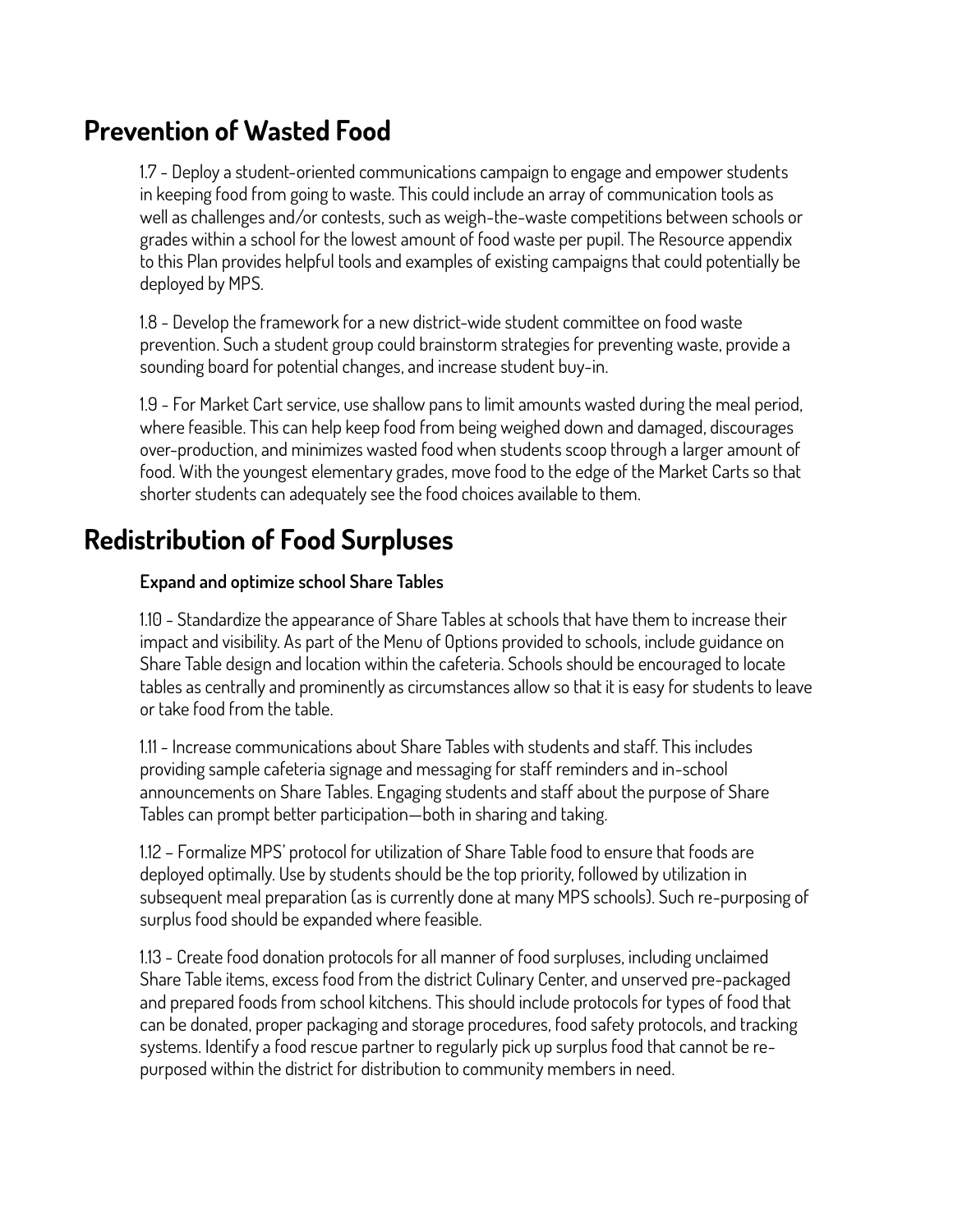# **Recycling of Food Scraps**

1.14 - Deploy MPS' Hennepin County School Recycling grant to expand recycling (e.g. composting) of food scraps. At present**,** 35 of 70 MPS schools separate their cafeteria waste into food scraps, recycling, and trash, enabling food scraps to be collected for composting offsite. MPS should expand its food waste recycling effort through the following steps:

- Establish food scrap sorting at ten additional schools so that food scraps can be composted.
- Standardize waste-sorting protocols across schools that have a composting program.
- Create signage for sorting tables to clarify for students, teachers, cafeteria staff, and parent volunteers what should and should not go in the food scrap composting bin to avoid contamination of compostable material. This could be displayed using hanging bars and metal hooks above waste sorting tables.
- Make educational materials on composting available to teachers interested in enhanced learning opportunities on composting.

1.15 - Monitor the tonnage of food composted on a monthly basis in schools that have implemented sorting tables. MPS' waste hauler, Advanced Disposal, is contractually obligated to report when less-than-full trash and composting bins have been collected, with the goal of preventing customers from overpaying for unnecessary bin volume. This data can help MPS monitor its progress and manage costs. Advanced Disposal has been positively engaged on this topic to date, although a more focused effort by MPS to monitor and interpret hauler data on a regular basis is needed.

# **Year 2**

## **Prevention of Wasted Food**

2.1 – District wide, implement best practices on food waste signage, serving strategies, student involvement, Share Table placement and protocols, food donation procedures, food waste reduction competitions, and food scrap recycling improvements that were developed in Year One. In addition, continue to monitor the generation of wasted food and track changes against the baseline estimates.

2.2 – Launch the district-wide student committee on food waste prevention planned during Year One.

2.3 – Re-affirm with Culinary staff and cafeteria volunteers the importance of serving the correct portion size to students, particularly at the elementary level and that students are not required to take milk if they don't want it.

2.4 - Expand food sampling in lunch lines district-wide, allowing students to try entrées before taking them when coming through the serving line.

2.5 – Existing MPS policy endorses the practice of allowing students to take food out of the cafeteria, but operational concerns have often inhibited implementation. Coordinate with facilities staff to develop guidelines for allowing students to take food outside of the cafeteria,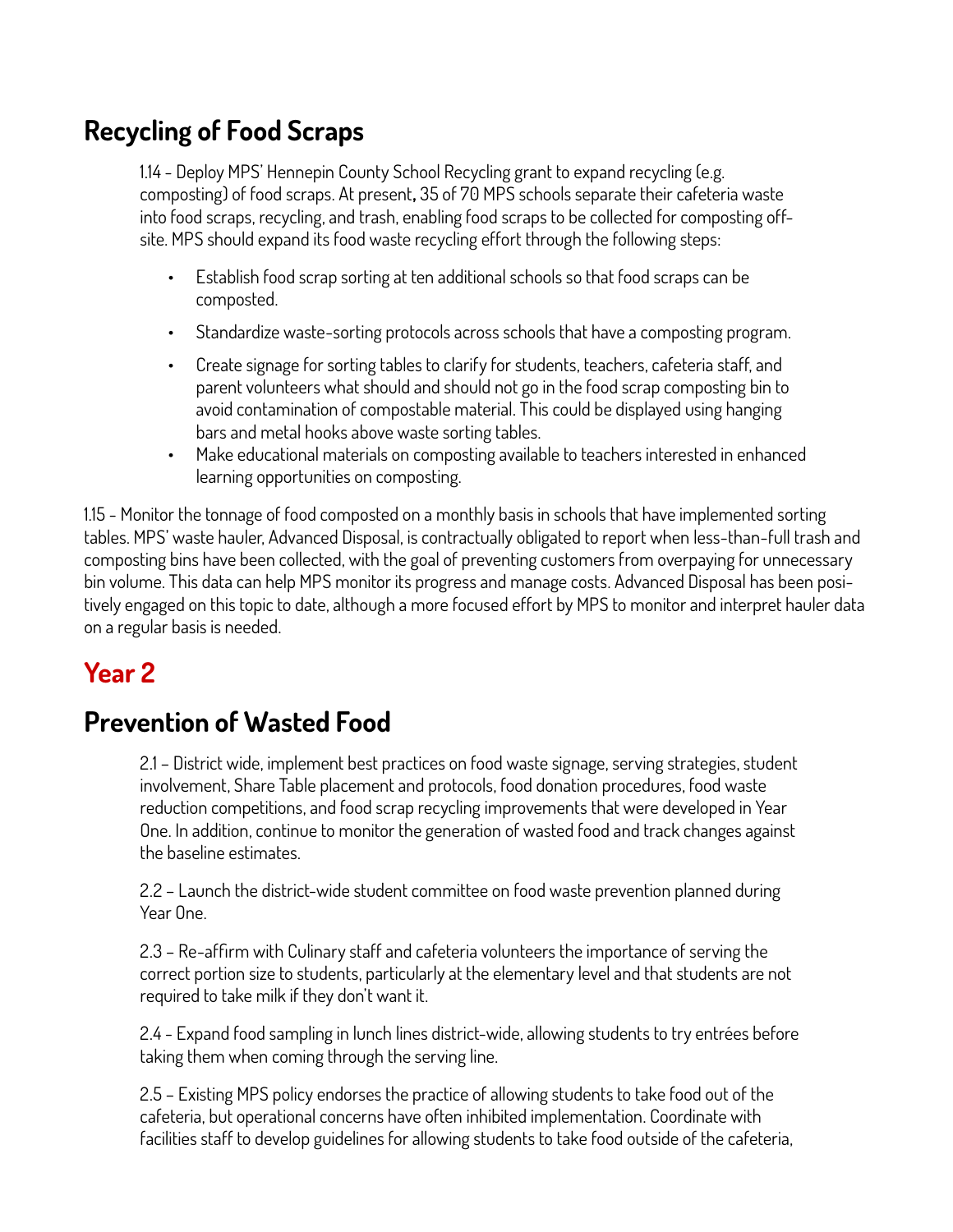where appropriate. This could potentially include taking unfinished fruit from lunch and allowing breakfast to be consumed outside of the cafeteria on a broader basis.

2.6 - At the MPS Culinary Center and school kitchens that prepare food on-site, explore the possibility of adopting a platform to track pre-consumer waste (such as the LeanPath system or a manual system, if appropriate).<sup>1</sup> Consider implementing such a system in Year Three, potentially making it a standard component of the process when school kitchens are renovated to enable on-site cooking.

2.7 – Utilize the results of food recycling data to gauge progress on prevention of wasted food.

# **Redistribution of Food Surpluses**

2.8 - Optimize the location, visibility, and communications related to Share Tables at schools that have not already done so, employing the lessons learned during Year One.

2.9 - Establish Share Tables at all additional schools that can support them, identifying and addressing any school-specific policies or space constraints that may be a barrier.

2.10 - Implement food donation through a local food rescue partner for surplus pre-packaged foods, foods prepared on-site and other surplus foods.

# **Recycling of Food Scraps**

2.11 - Explore opportunities to divert some discarded foods to an area hog farm, particularly for schools that do not yet compost (as this may be less expensive than composting). For instance, Barthold Recycling collects food scraps from nearby St. Anthony and Eden Prairie Schools Districts that is used to feed hogs.

2.12 - Establish composting champions at 10 additional schools to oversee food scrap sorting at each school. Potential champions could include administrators, parents or students at the middle school and high school levels. At Lyndale School, the Green Team trains students to collect compost from each classroom. They also won a grant to pay a parent to oversee and weigh their breakfast compost collection, providing a compelling model for other schools.

2.13 - Apply for the 2019-2020 Hennepin County School Recycling Grant or other sources of funding to further expand composting efforts. Install sorting tables for compostable food scraps at an additional ten schools as part of the district's existing plan for upcoming kitchen renovations.

2.14 - Include waste minimization assistance as a condition in the Request For Proposals for the next MPS' waste hauling contract. MPS' current contract expires in June 2020. Enlisting MPS waste haulers' collaboration in supporting food waste minimization through data sharing, lower pricing for diminished waste, and expanding composting will be vital. When developing the RFP and considering bids, consult with nearby school districts that have already secured such terms.

- 
- 1 LeanPath food waste prevention system, https://www.leanpath.com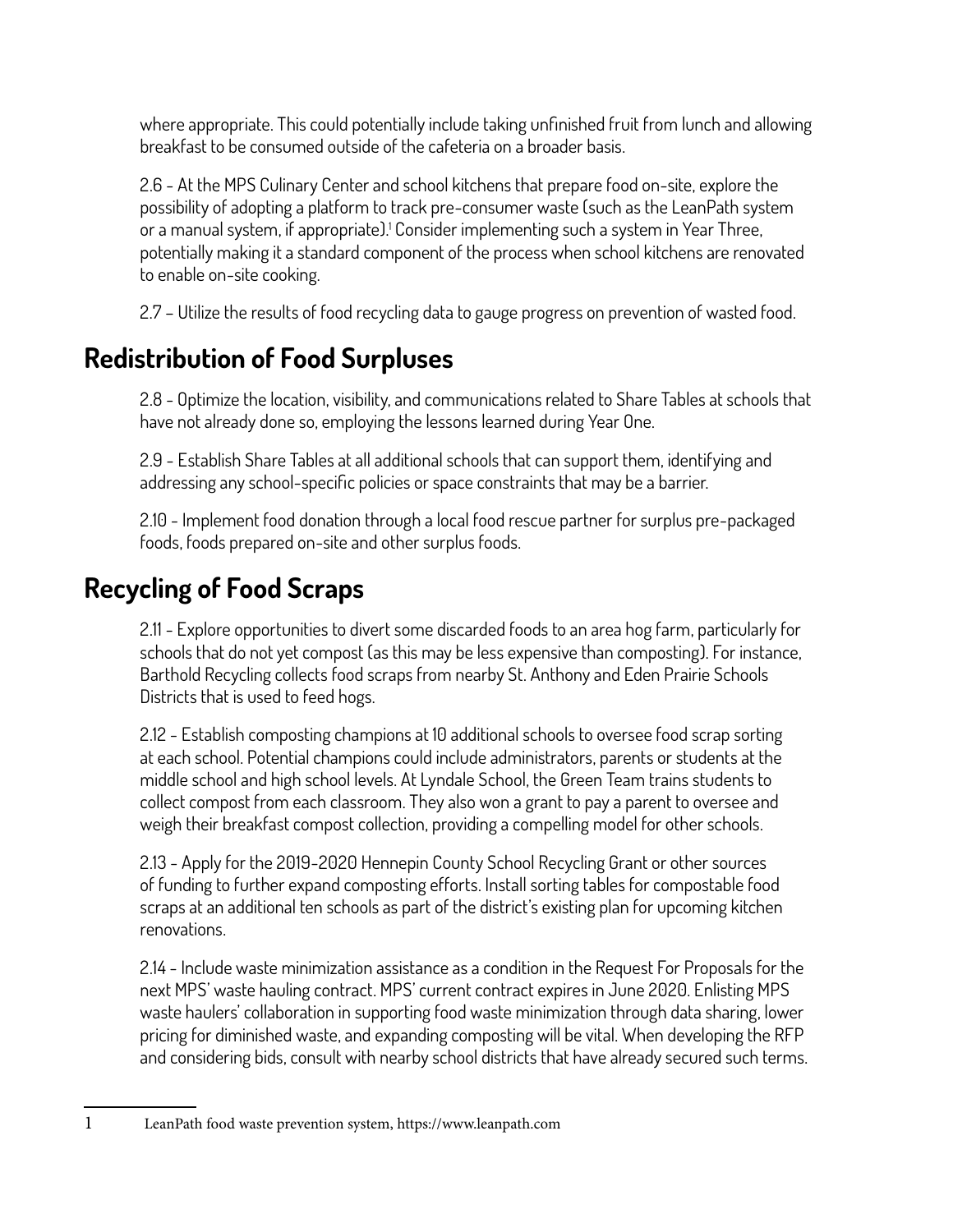# **Year 3**

## **Prevention of Wasted Food**

3.1 - Refresh the student and staff engagement campaign based on lessons learned in Years One and Two.

3.2 - Update culinary staff training based on lessons learned in Years One and Two and hold refresher training.

3.3 - Provide tools and resources to schools that want to expand food education and extracurricular learning opportunities. These could include class visits from culinary staff, cafeteria demos, targeted in-class snack programs, school assemblies, and in-school "field trips" to school kitchens to see how food is prepared on-site. Promote existing resources (see the Appendix for examples) and enable MPS teachers to access the "Waste in Place" curriculum promoted by Minneapolis Public Works Clean City Classroom program. Linkages with Farm to School programming could also be useful in connecting students' experience in the cafeteria with their experience in the classroom.

3.4 - Expand the reach of garden and composting education to support reductions in wasted food. Encourage expanded garden education at MPS schools that currently have gardens (roughly half of schools). Help establish gardens at additional schools through grants and/or working with local youth organizations. Increase the number of Garden to Cafeteria sites where schools grow food that Culinary Services purchases for use in MPS cafeterias. Link sorting of food scraps for composting at the cafeteria level with gardens' use of compost and connect schools with the MPS Urban Education Farm plan to enhance student food literacy.

## **Redistribution of Food Surpluses**

3.5 – Increase repurposing of surplus food in school meal programs based on lessons learned in Years One and Two, and identify additional opportunities for unused food to be donated to community partners, where appropriate.

# **Recycling of Food Scraps**

3.6 - Install sorting tables in ten more schools to enable composting of food scraps. Ensure that schools that compost food have uniform sorting tables and messaging to encourage proper sorting of discarded foods and other compostable materials.

3.7 - Identify a composting champion at all remaining schools.

3.8 –Install sorting tables for food scraps and other compostable materials at all remaining MPS schools.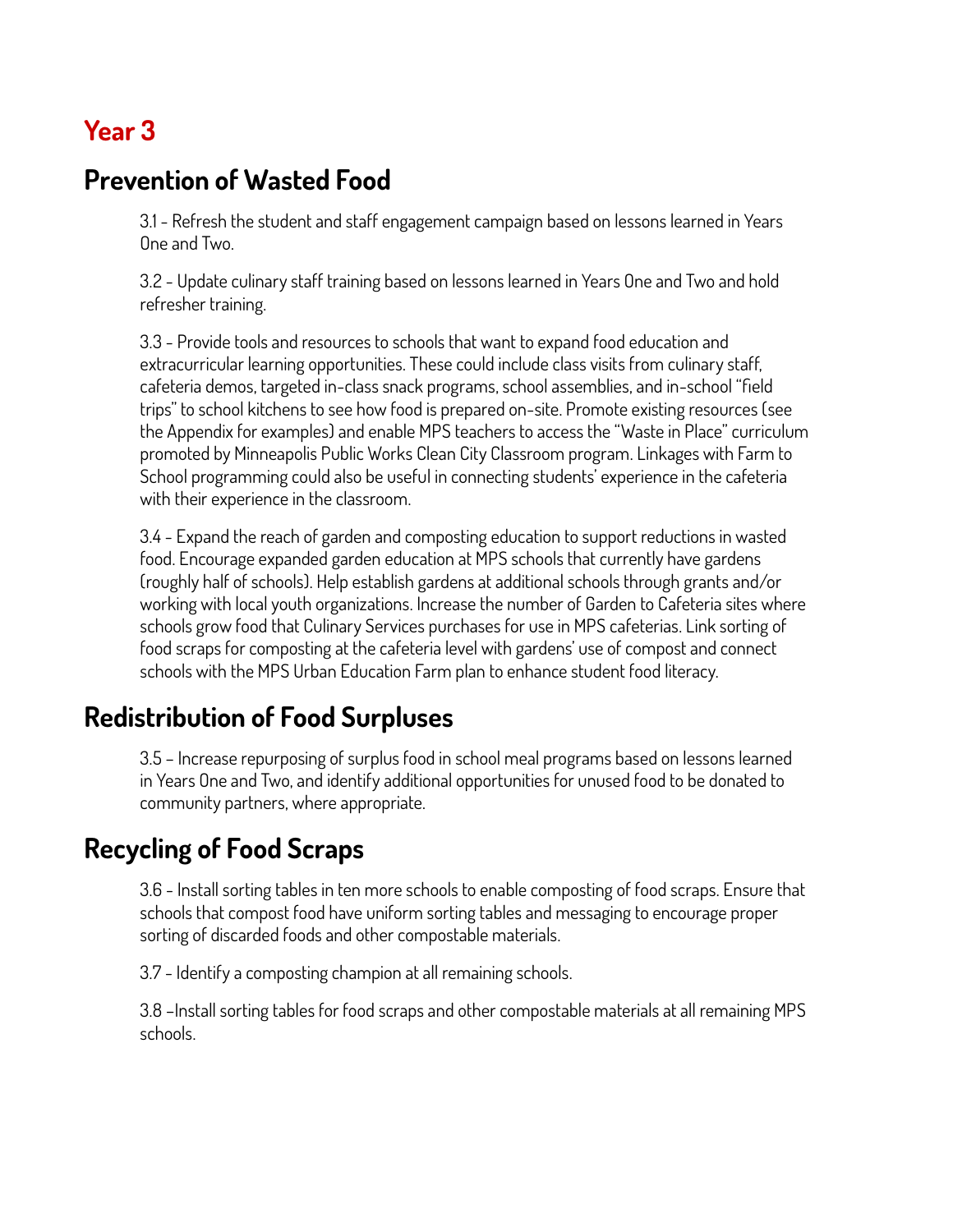## APPENDICES

#### **A. Data Gathering**

To inform development of this plan, the consultant, MPS staff, and dietetic interns conducted a scan of relevant operational practices, stressing food going to waste in school cafeterias, food redistribution opportunities and composting of food scraps. We also conducted observations of food service operations, share tables, sorting tables (for composting), interactions between adults and students, and other aspects of the cafeteria environment at four schools.

In-person interviews were also conducted with a variety of Culinary and Wellness Services staff at MPS' central facility and on-site at schools, lunchroom supervisors, teachers, volunteer parents, and students to get a range of perspectives on opportunities to reduce wasted food.

Additionally, we measured food waste at three separate schools on three days. Despite limited time and resources, we were able to measure lunch at three schools and breakfast at two of those three. Discarded food (along with compostable food service items, mainly napkins and trays) was separated into a barrel and weighed on a bathroom scale (with the weight of the barrel subtracted). We divided the total weight of the compostable material by the number of students receiving lunch that day to arrive at a figure for compostable waste per student. One school does not have a composting program and it was not feasible to separate discarded food for measurement. Instead the weight of all trash discarded in the cafeteria was tracked.

While the figures for these three schools are not necessarily representative of other locations and they do not reflect discarded food exclusively, they provide a window into the amount of food discarded during the observation period.

#### **Lyndale Community School**

Lunch = 0.38 lbs compostable material/student receiving lunch (144.6 lbs compostable material / 381 lunches served)

Breakfast = 0.11 lbs compost/student receiving breakfast (18.6 lbs compost / 167 breakfasts served)

#### **Windom Dual Immersion School**

Lunch = 0.37 lbs compost/student (140.8 lbs compost / 382 lunches served)

Breakfast = 0.09 lbs/student (16.4 lbs compost / 181 breakfasts served)

Note: A smaller portion of Windom's compostable waste was food because they also composted trays, which Lyndale did not.

#### **Anwatin Middle School**

Lunch = 0.73 lbs trash/student (122.6 lbs trash—all materials / 167 lunches served)

Note: This figure included all materials, as there was no separating of trash, compostable materials, and recycling at Anwatin.